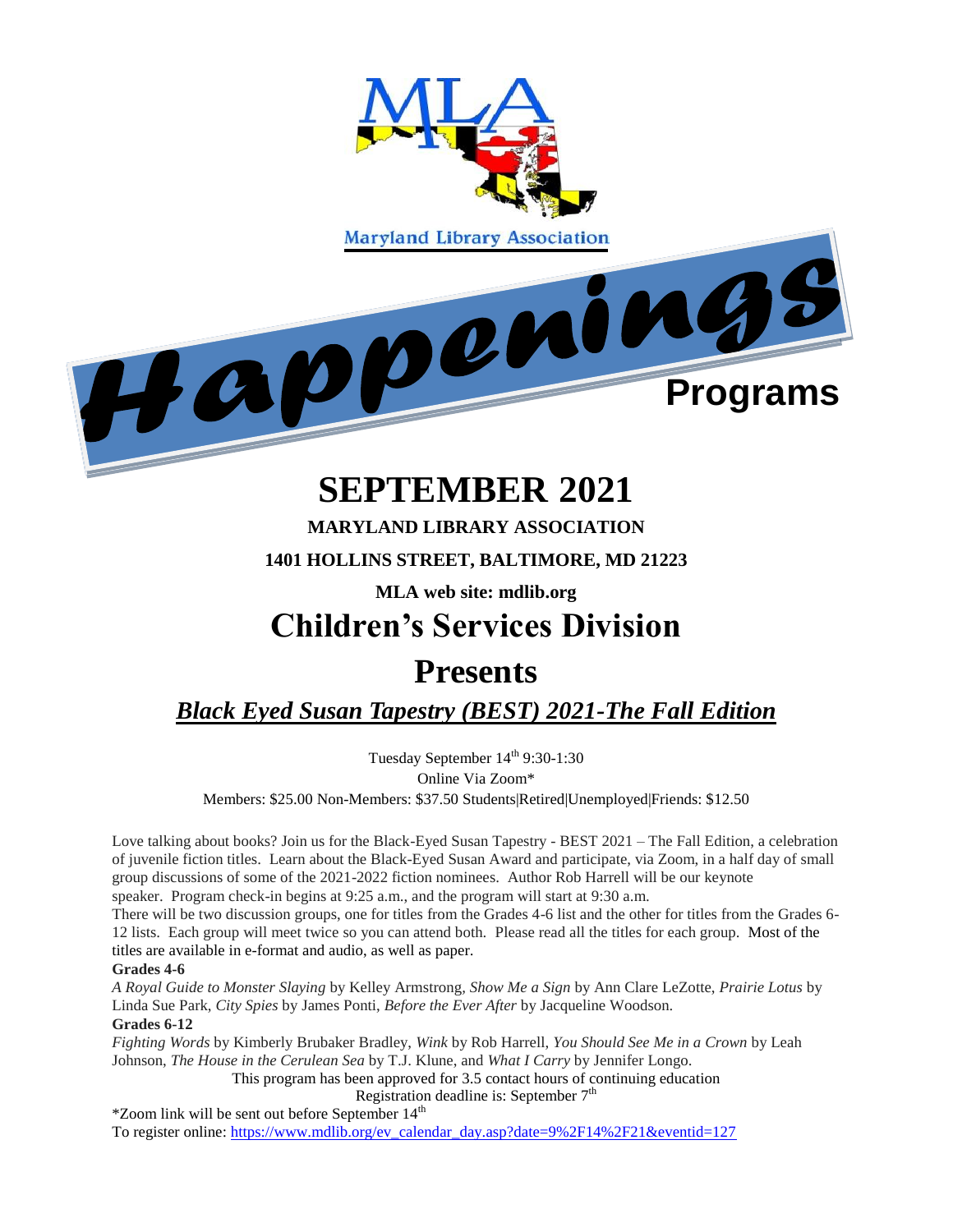



 $\bigcirc$ 

 $\mathcal{D}$ 

| September | 6                | Labor Day. MLA Office closed.                                                           |
|-----------|------------------|-----------------------------------------------------------------------------------------|
|           | 8                | Conference Social Committee meeting. 1:00pm-2:00pm. Online via Zoom. Contact            |
|           |                  | Lisa Allgeier at lallgeier@bcpl.net or Jenee Johnson at jejohnson@bcpl.net              |
|           | ${\bf 8}$        | Future of Libraries Interest Group Meeting, 10:00am-Noon. Online via Zoom.              |
|           |                  | Contact Tracy Miller at millert@hcplonline.org                                          |
|           | $\boldsymbol{9}$ | Public Services Division Meeting, 10:00am-12pm., followed by                            |
|           | $\boldsymbol{9}$ | MD Adult Programming Interest Group meeting, 12:00pm-1:00pm. Online via Zoom.           |
|           |                  | Contact Lisa Swain at <b>Isswain@bcpl.net</b>                                           |
|           | $\boldsymbol{9}$ | Leadership Development Division Meeting, 1:30pm-3:30pm. Online via Zoom. Book           |
|           |                  | for discussion: Subtle Acts of Exclusion, by Tiffany Jana & Michael Baran Contact Anita |
|           |                  | Crawford at acrawford@bcpl.net                                                          |
|           | 10               | Legislative Panel Meeting, 10:00am. Online via Zoom. Contact Andrea Berstler at         |
|           |                  | aberstler@carr.org                                                                      |
|           | 13               | Children's Services Division Meeting, 10:00am-12:30pm. Online via Blackboard.           |
|           |                  | Contact Jill Hutchison at jhutchison@stmalib.org                                        |
|           | 14               | CSD Program, Black-Eyed Susan Tapestry Program. See article above.                      |
|           | 14               | ACRL-MD Meeting, 11:00am. New Date Online via Zoom. Contact Sean Hogan at               |
|           |                  | shogan@ubalt.edu                                                                        |
|           | 15               | Conference Committee Meeting, 10:00am-Noon. Online via Zoom. Contact Megan              |
|           |                  | Sutherland at: megan.sutherland@pgcmls.info                                             |
|           | 15               | Executive Board Meeting, 1:00pm-3:00pm. Online via Zoom. Contact Ryan O'Grady at        |
|           |                  | mlaexec@mdlib.org                                                                       |
|           | 20               | Equity Diversity and Inclusion Meeting, 3:00pm. Online via Zoom. Contact<br>Michelle    |
|           |                  | Hamiel at michelle.hamiel@pgcmls.info                                                   |
|           | 23               | LGBTQ+ Interest Group Meeting, 12:00pm. Online via Zoom. Contact Teresa Miller          |
|           |                  | at Teresa.miller@pgcmls.info                                                            |
| October   | $\mathbf{1}$     | Readers Advisory Interest Group Meeting, 1:00pm-3:00pm. Online via Blackboard.          |
|           |                  | Contact Amy Jenkins at amy jenkins@pgcmls.info or Meg Faller at                         |
|           |                  | mfaller@calvertlibrary.info                                                             |
|           | 4                | Future of Libraries Interest Group Meeting, 10:00am-Noon. Online via Zoom.              |
|           |                  | Contact Tracy Miller at millert@hcplonline.org                                          |
|           | 4                | Children's Services Division Meeting, 10:00am-12:30pm. Online via Blackboard.           |
|           |                  | Contact Jill Hutchison at <i>jhutchison@stmalib.org</i>                                 |
|           | 6                | Intellectual Freedom Panel Meeting, 2:00pm. Online via Blackboard Ultra. Contact        |
|           |                  | Andrea Boothby Rice at andrea@qaclibrary.org                                            |
|           | ${\bf 8}$        | Legislative Panel Meeting, 10:00am. Online via Zoom. Contact Andrea Berstler at         |
|           |                  | aberstler@carr.org                                                                      |
|           | 13               | Conference Social Committee meeting. 1:00pm-2:00pm. Online via Zoom. Contact            |
|           |                  | Lisa Allgeier at lallgeier@bcpl.net or Jenee Johnson at jejohnson@bcpl.net              |
|           | 18               | Equity Diversity and Inclusion Meeting, 3:00pm. Online via Zoom. Contact Michelle       |
|           |                  | Hamiel at michelle.hamiel@pgcmls.info                                                   |
|           | 20               | Conference Committee Meeting, 10:00am-Noon. Online via Zoom Contact Megan               |
|           |                  | Sutherland at megan.sutherland@pgcmls.info                                              |
|           | 20               | Steering Committee Meeting, Contact Ryan O'Grady at<br>mlaexec@mdlib.org                |
|           | 21               | ACRL-MD Meeting, 11:00am. Online via Zoom. Contact Sean Hogan at                        |
|           |                  | shogan@ubalt.edu                                                                        |



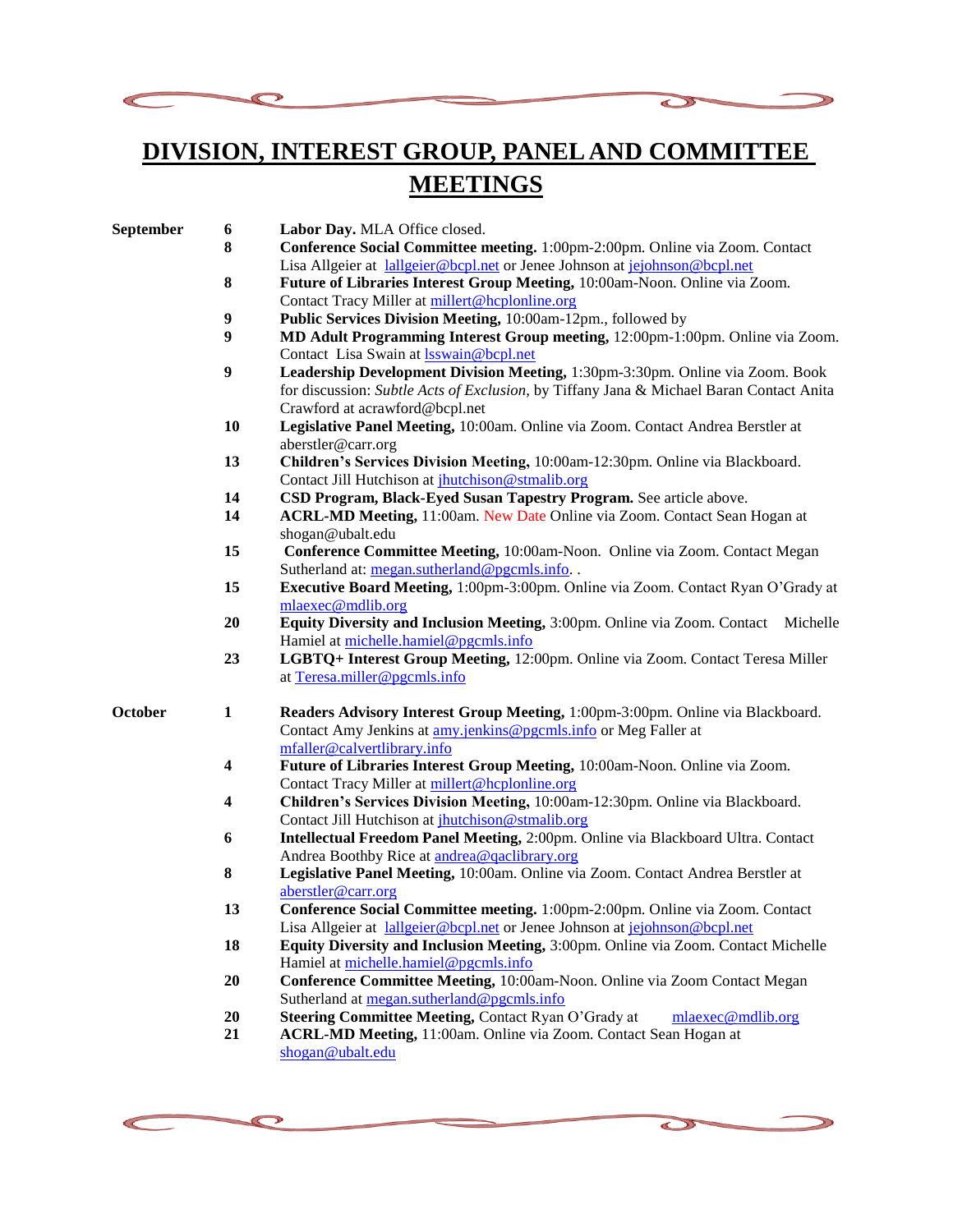## **2022 MLA/DLA Conference: May 4-6, 2022 Hyatt Regency, Cambridge MD**

The Conference Committee is trying a different strategy this year: a notice was sent out through Marylib calling for Program Proposals ranging from ten minute Ignite sessions (lightning talks) to full day preconference sessions. The Committee invites everyone to share innovative projects, services, or research with your colleagues from across the state as well as with Delaware. The program proposals will be reviewed by the Conference Committee and/or relevant divisions/interest groups, and those proposals received before September 10<sup>th</sup> will be given first priority. The closing deadline will be October  $15<sup>th</sup>$  and notifications will be sent out by October  $29<sup>th</sup>$  to everyone who submitted a proposal. There will still be an option to participate in the Poster Sessions-a call for applications for them will go out in the Fall. The Social Committee met and is still determining the different activities that they plan to offer. So far, the Pub Quiz and the Silent Auction are still in the running! You are welcome to join them on the 2<sup>nd</sup> Wednesday of the month; the contact information for Lisa and Jenee is in the calendar.

Would you like to join in the planning of the conference? Megan Sutherland (PGCMLS) welcomes all new members—shoot her an email so that she can send you the Zoom link for the next meeting on September 15th. [megan.sutherland@pgcmls.info](mailto:megan.sutherland@pgcmls.info)